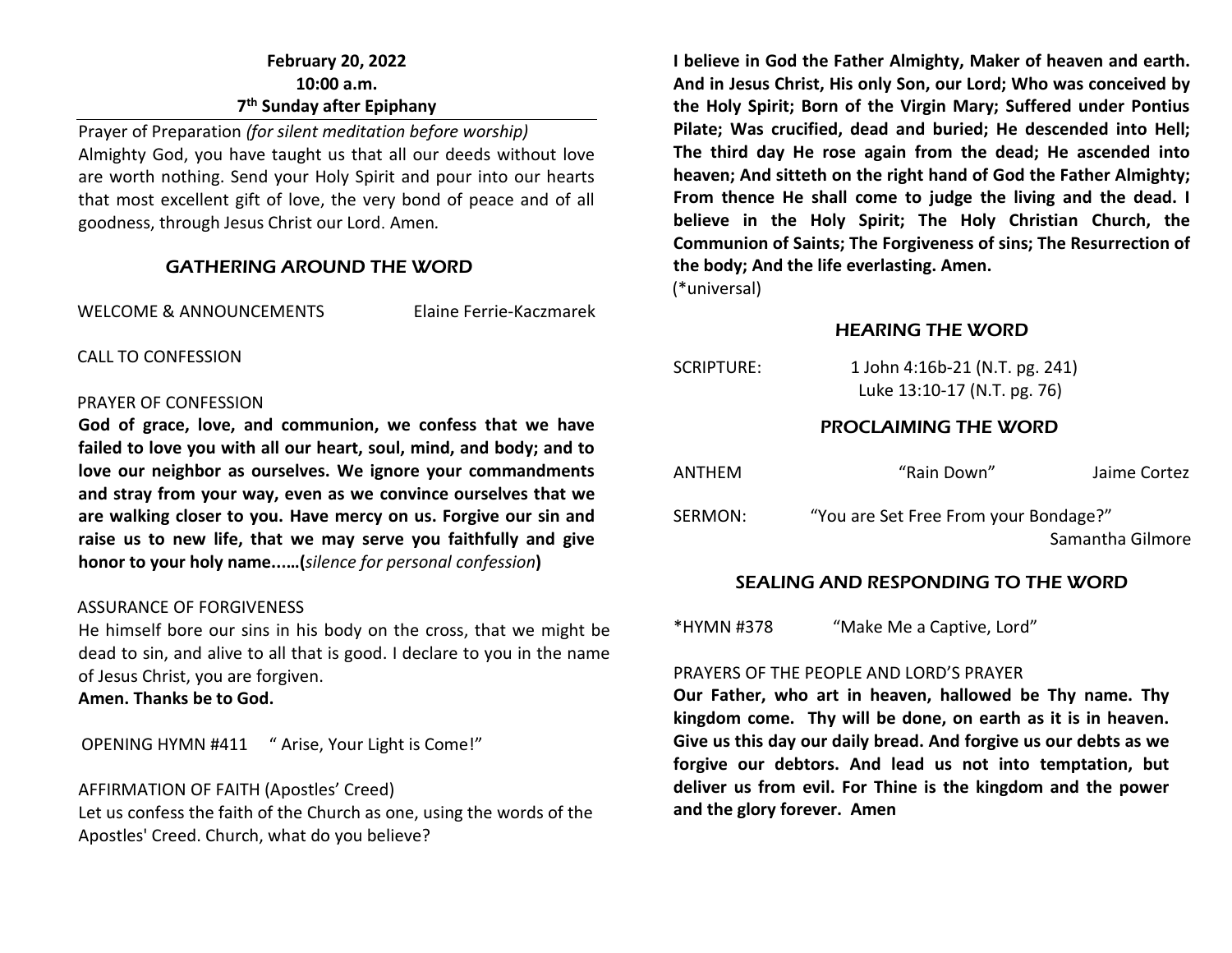# CARRYING THE WORD TO THE WORLD

\*CLOSING HYMN #343 "Called as Partners in Christ's Service"

INVITATION TO TITHES AND OFFERINGS & PRAYER OF DEDICATION

\*BENEDICTION

POSTLUDE "Sing of the Lord's Goodness" Ernest Sands

\*Please stand if able

# **SAMANTHA GILMORE BIO:**

Samantha Gilmore is a Ph.D. candidate in homiletics (the study of preaching) at Princeton Theological Seminary, where she also received her M.Div./M.A. She is passionate about preaching and teaching preaching and thanks God that she gets to do both! Originally from Seattle, she loves coffee and the sound of rain on rooftops. When she's not studying, she can be found running or taking walks with her husband Lance and their dog, Driscoll, preferably with coffee in hand!

First Presbyterian Church of Avenel 621 East Woodbridge Avenue Avenel, NJ 07001 February 20, 2022



"You are Set Free From your Bondage?" Samantha Gilmore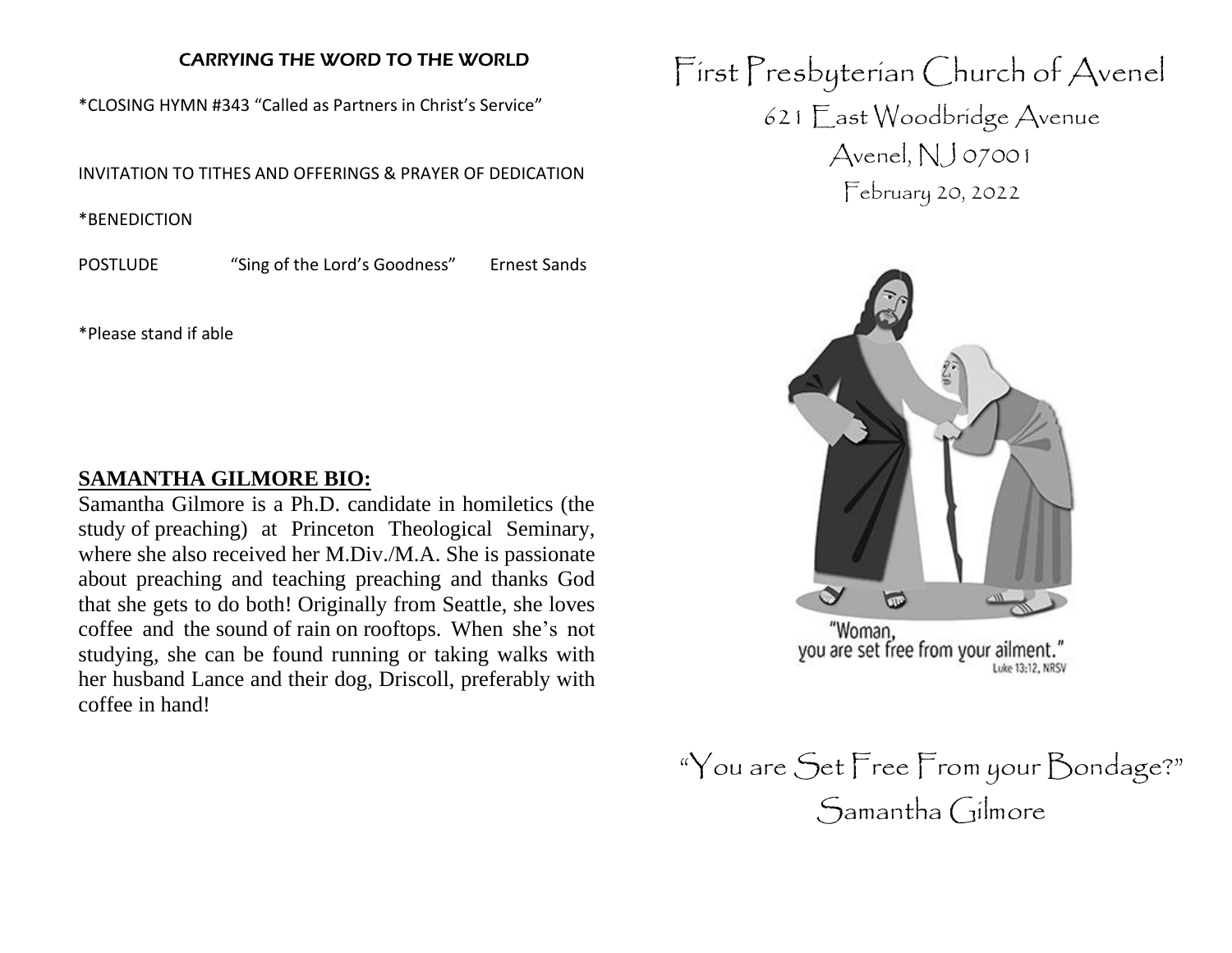#### **Prayers for those with long-term concerns**

We ask that these friends have God in their lives, that they and their families feel His loving presence, and comfort during their continued struggles. Updates will be printed as available.

Jennifer Perez – RSD/CRPS, & gastroparesis Maria - a friend of the Knotts and Haggerty families; she is in an acute care facility for traumatic brain injury.

#### **Friends and Loved Ones in the Service and their Families**

#### **STATESIDE**

Robert L. Gillis – invasive cardiovascular technologist in the US Navy and stationed at Walter Reed Medical Center in Washington DC, grandson of Barbara & Bill Morgan.

Lauren Hansen-Salmond – 1<sup>st</sup> LT, – Stephanie & Charlie Kurowsky's niece

Jeffrey Hansen - 1<sup>st</sup> LT, Kuwait, Stephanie & Charlie Kurowsky's nephew

Daniel Hedner – Carolyn & Jake Stockl's nephew

Steven Stockl – Carolyn & Jake Stockl's nephew

Amy Updike

Rob – serving in the U.S. Navy, San Diego, CA. - Lynn & Wayne Dubin's son.

Anthony Service – U.S. Air Force, in San Antonio.

\_\_\_\_\_\_\_\_\_\_\_\_\_\_\_\_\_\_\_\_\_\_\_\_\_\_\_\_\_\_\_\_\_\_\_\_\_\_

#### **OVERSEAS**

The children and youth in our congregation and our youth ministry Racial equality reconciliation in Woodbridge Township and our nation. Our ministry partners –

 Boys Town Camp Johnsonburg Christian Appalachian Project, Kentucky Elijah's Promise, New Jersey Elizabeth Port Presbyterian Church Children's Center, NJ International Justice Mission, Washington DC Mr. Matt Barany Jr., who serves with Second Level Ministry Reliant Redemption Church, Pennsylvania Navajo Ministries Salvation Army of Perth Amboy, NJ Saint Jude's Children's Hospital of Memphis, Tennessee Walter Hoving Home World Vision

# *Prayer Concerns and Praises February 20, 2022*

*The Prayer Chain -* provides immediate prayer for *critical and emergency situations*. All other needs will be taken care of through the prayer list. To place someone on the prayer chain call Millie Knotts at 732-382-9391.

*The Prayer List -* provides opportunities to share prayer within our church family. Prayer requests will be published for up to 6 weeks unless updated. To add someone to this list call the church office at 732-634-1631.

(*Note: Please be sure the person you are adding to this list has given his or her permission to do so).*

"And pray in the Spirit on all occasions with all kinds of prayers and requests. With this in mind, be alert and always keep on praying for all the Lord's people" Ephesians 6:18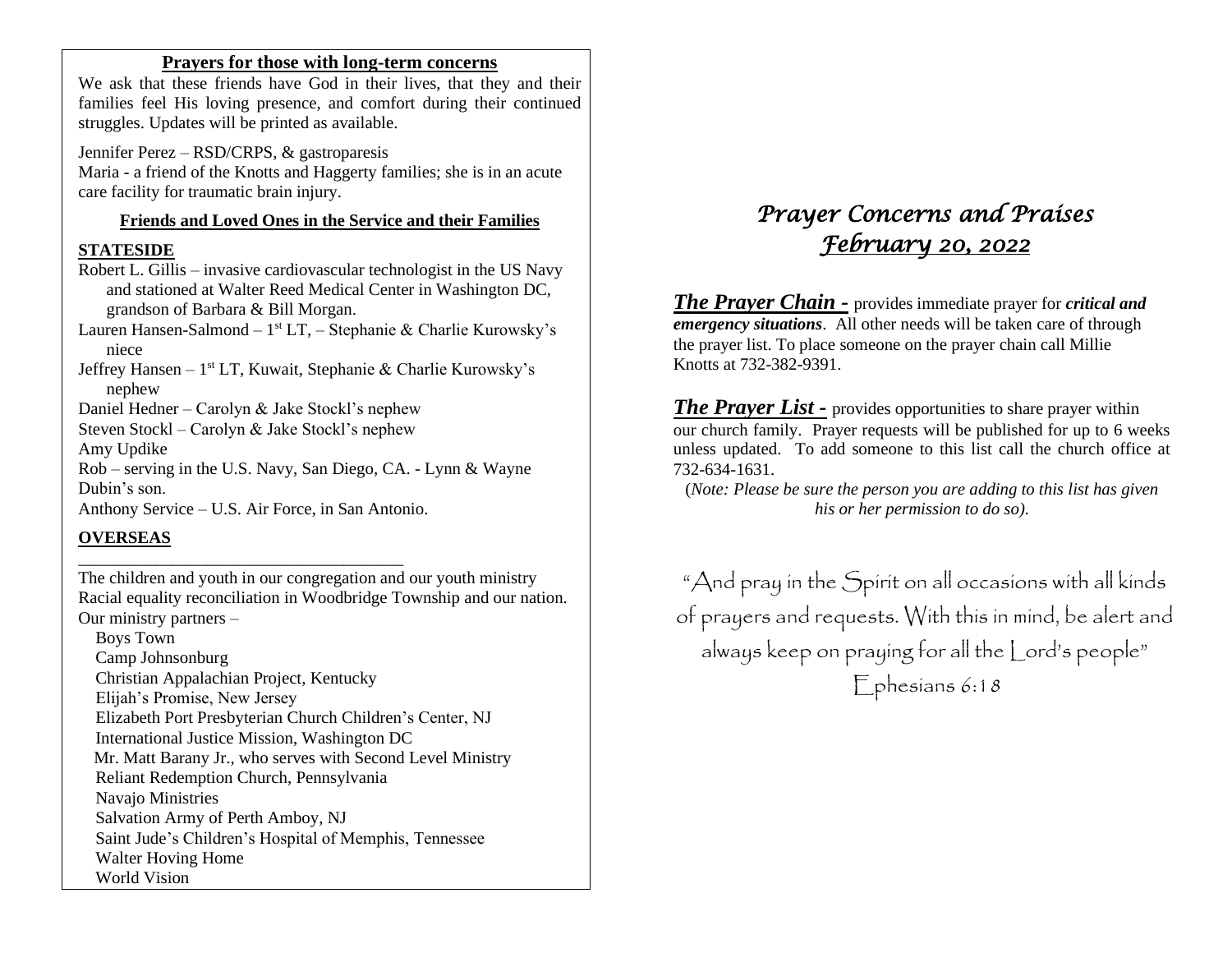*New Joys and Concerns*

*2 nd Week*

*3 rd Week*

*4 th Week*

*5 th Week*

Please pray for successful recovery for Carolyn Stockl who was diagnosed with breast cancer.

*6 th Week* 

Please pray for Vilma Ambis who was admitted to Brighton Gardens located in Edison on Tuesday, January 11, 2022.

*Prayers and Sympathies*

*SHUT-INS*

*Please continue to keep in your prayers those members who are unable to join us for worship on Sundays.* 

> **Health and Healing** *Carol Palmer and Jen Perez*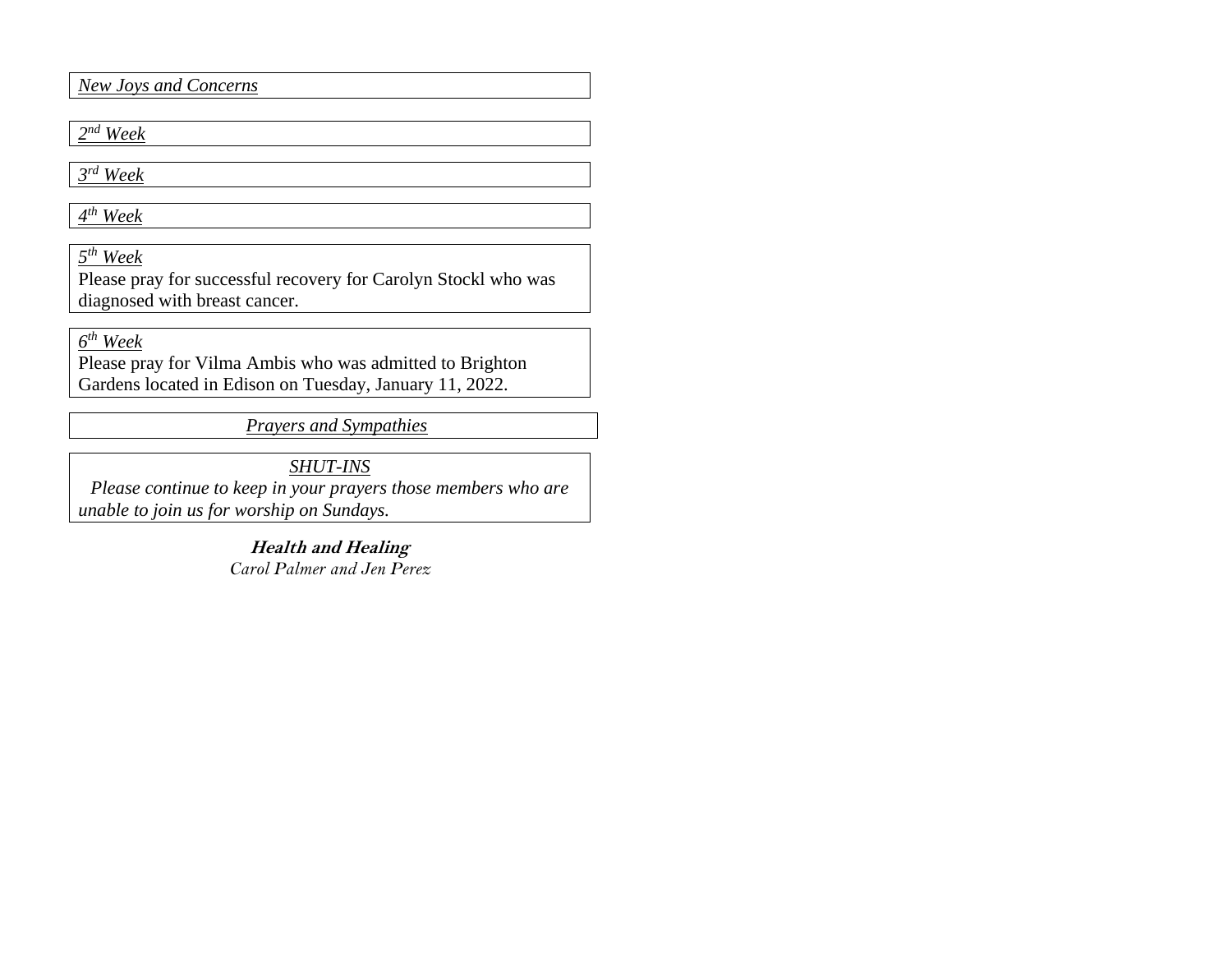*The mission of First Presbyterian Church is to grow in Christ and make Him known. This is based on John 15:5: "Yes, I am the vine; you are the branches, apart from me you can do nothing." The Holy Spirit strengthens us to:* 

- *1. Connect to the vine,*
- *2. Grow to maturity,*
- *3. Share the fruit*

#### **STEWARDSHIP 2021**

In an effort to help our congregation track our annual budget as it compares to giving, the Session has decided to include a brief monthly report. We are a 501(c)(3) not-for-profit organization, and are completely dependent upon tithes, offerings, and donations to fulfill our budgeted expenses.

| <b>General Fund Balance</b> |                                       | Net for the month | <b>YTD</b>                |
|-----------------------------|---------------------------------------|-------------------|---------------------------|
|                             | 12/31/2021 \$76,156.39                |                   |                           |
|                             | $01/31/2022$ \$73,393.05 \$(2,753.34) |                   | $\frac{1}{2}$ ( 2,753.34) |

**CHURCH PROPERTY STEWARDS NEEDED (for pay) –** When we rent church property such as the gym (Westminster Hall) or Jacob Morgan Hall, a church member must be present on site. Stewards open/close the building and oversee good property stewardship. For their service, stewards are paid \$12/hour (by renters). If you are able to serve in this way (occasionally or regularly), or have questions or would like more information, please call the church office from 8:30 a.m. to 1:30 p.m., Tuesday through Friday.

**Per Capita Amount has been changed from \$45.00 to \$40.00**

#### **WELCOME TO WORSHIP THIS MORNING. WE'RE GLAD YOU'RE HERE! WE BELIEVE YOU ARE HERE FOR A DIVINE PURPOSE. LET US KNOW HOW WE CAN SERVE YOU TODAY!**

# **THIS WEEK IN OUR CHURCH**

#### **SUNDAY, February 20, 2022**

 9:00 a.m. Sunday School – SSO 10:00 a.m. Worship Service (Guest Preacher– Samantha Gilmore) Live Stream-Facebook 6:00 p.m. Youth Group – CE

#### **MONDAY, February 21, 2022**

#### **TUESDAY, February 22, 2022**

6:30 p.m. Presbytery Mtg – Virtual

#### **WEDNESDAY, February 23, 2022**

## **THURSDAY, February 24, 2022**

 8:00 p.m. Prayer Gathering – Dial In (425) 436-6302 then enter code 773724#.

# **FRIDAY, February 25, 2022**

#### **SATURDAY, February 26, 2022**

#### **SUNDAY, February 27, 2022**

- 9:00 a.m. Sunday School SSO
- 10:00 a.m. Worship Service (Guest Preacher–Rev. Brooks Smith) Live Stream-Facebook

**CHURCH OFFICE HOURS:** Tuesday through Friday, 8:30 a.m. – 1:30 p.m.